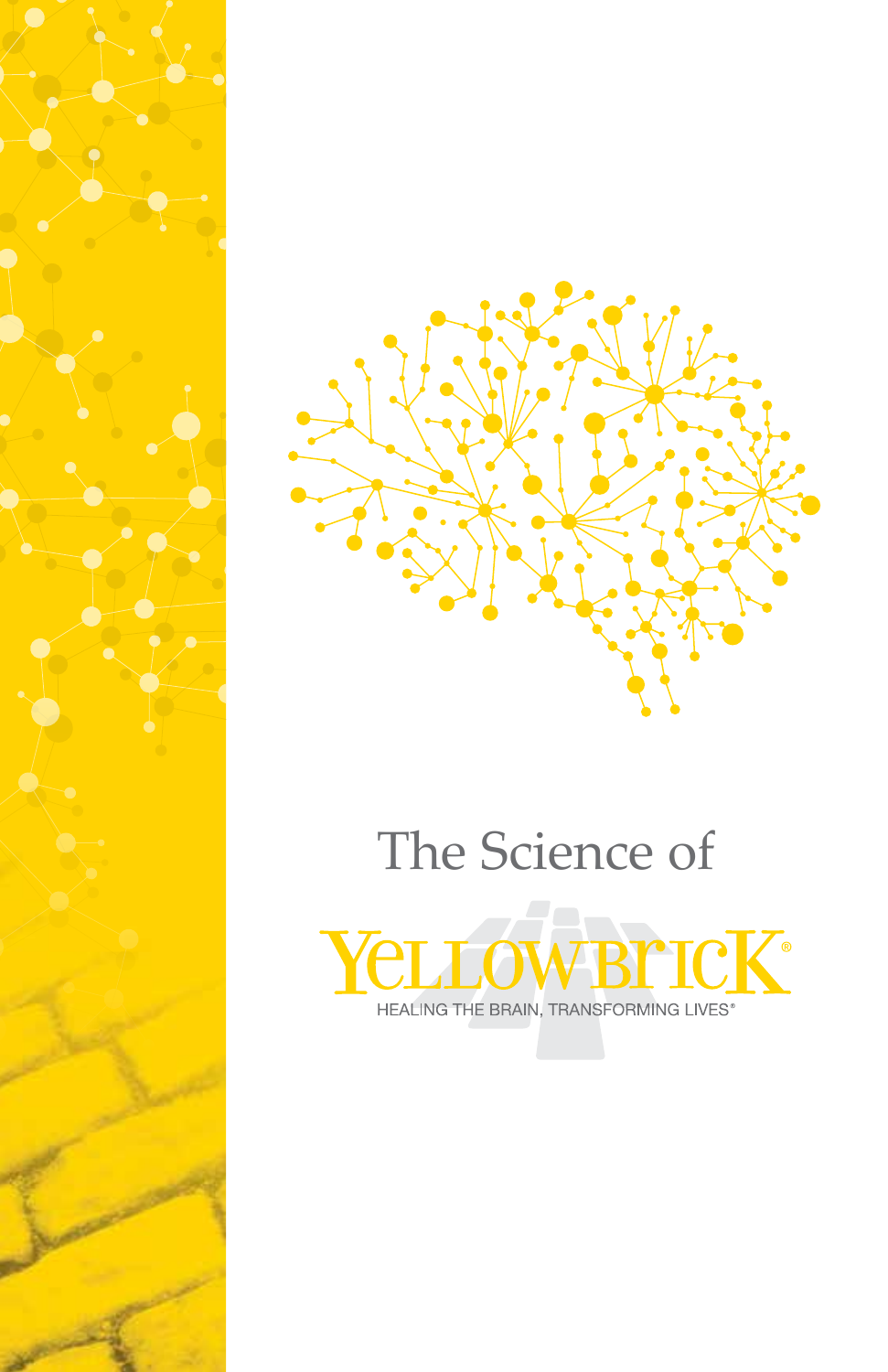

This paper is an effort by *Yellowbrick* to offer prospective emerging adults, their families, and professional referents the scientific basis for *Yellowbrick's* clinical model. Given the many myths and misconceptions about psychiatry, it is crucial in our experience that all stakeholders have an understanding of how we conceptualize mental illness and its treatment.

*Yellowbrick* is exceptional in having created a treatment center which has a coherent model based upon inter-disciplinary research, over a century of clinical wisdom, and the practice of *Yellowbrick's* own experienced clinician-scholars. The pillars of the model include:

- $\blacksquare$  Organizational integrity, commitment to excellence, innovation and outcome value.
- $\blacksquare$  Professional Staff directing and providing the treatment are senior, doctoral level and expert in their fields.
- $\blacksquare$  Customized care and personal service.
- **n** Immersion in an Open Therapeutic Community of sober, agerelated peers engaged in *Real-Time Treatment* rather than an as-if institutional compliance.
- $\blacksquare$  Prescriptive use of supportive, skills-based, educational, experiential and in-depth neuro-psychoanalytic psychotherapies (Ginot, 2015; Schore, 2019) delivered by experienced and expert doctoral level professional staff.
- $\blacksquare$  Center for Clinical Neuroscience offering neuromodulation technologies including *d*TMS, neurofeedback and EMDR.
- *Re*Cognition for cognitive restoration and enhancement.
- **n** Mindfulness as a foundational neuromodulation practice  $\&$ technology.
- $\blacksquare$  Core Competence Home Health: executive functioning, life skills, education & career development.
- $\blacksquare$  Multidimensional, developmentally attuned family model.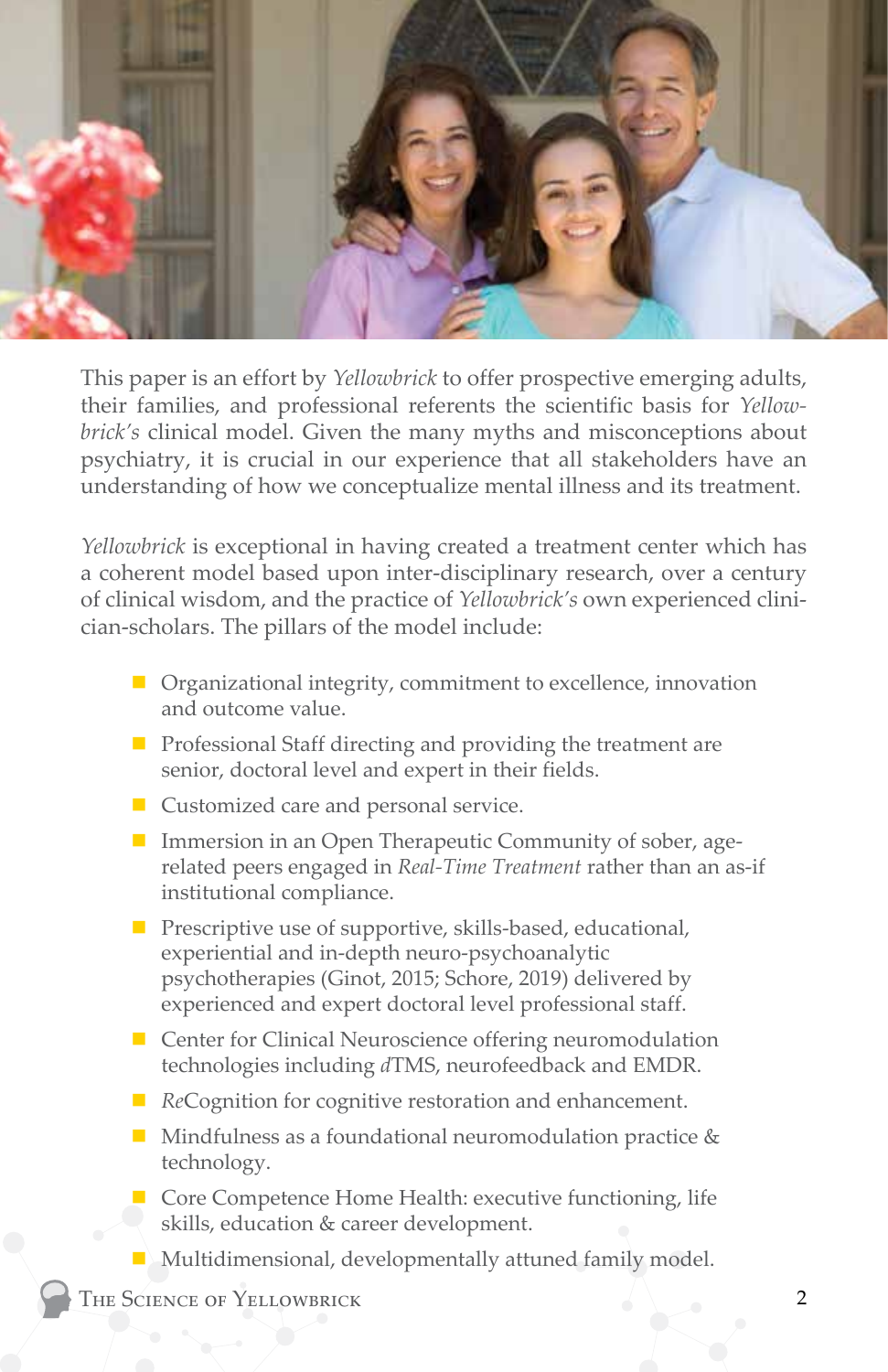*Yellowbrick* has evolved its theoretical approach to assessment and treatment within the framework of developmental, interpersonal neurobiology. The model is founded on state-of-the art integration of current research and scholarship in the areas of evolutionary biology, neuroscience, developmental psychology, the full range of cognitive-behavioral & interpersonal (neuro-psychoanalytic) psychotherapies, and executive functioning/life-skills approaches in treatment.



The desired developmental outcomes of treatment with emerging adults are:

- $\blacksquare$  Connected and coherent self
- Resilience and effective self-regulation of emotion and behavior
- $\blacksquare$  Interpersonal effectiveness across a range of relationships; build a support system
- Resetting and maturation of motivation and reward systems
- Effective self-care  $\&$  wellness, executive function and life-skills
- Renegotiate relationship with family; connected autonomy

(Arnett 2003, Schore 2012, Siegel 2012, Cozolino 2015)

Within this developmental framework, *Yellowbrick's* treatment enhances brain neuroplasticity, removing interferences to neural growth, and facilitating the normative developmental maturation of the brain, mind and spirit during the window of emerging adulthood (late teens to early 30's). In recognition of the vitally necessary foundation of nurturing relationships for neural and personal growth, all of *Yellowbrick's* clinical services occur in the context of an Open Setting Therapeutic Community. This means that relationships are mutual, collaborative and transparent rather than based on power, control or responsibility for others' choices. It is only under those conditions of interpersonal safety and separateness that authority can be located within the emerging adult and troubled parts of self will be willing to come forward.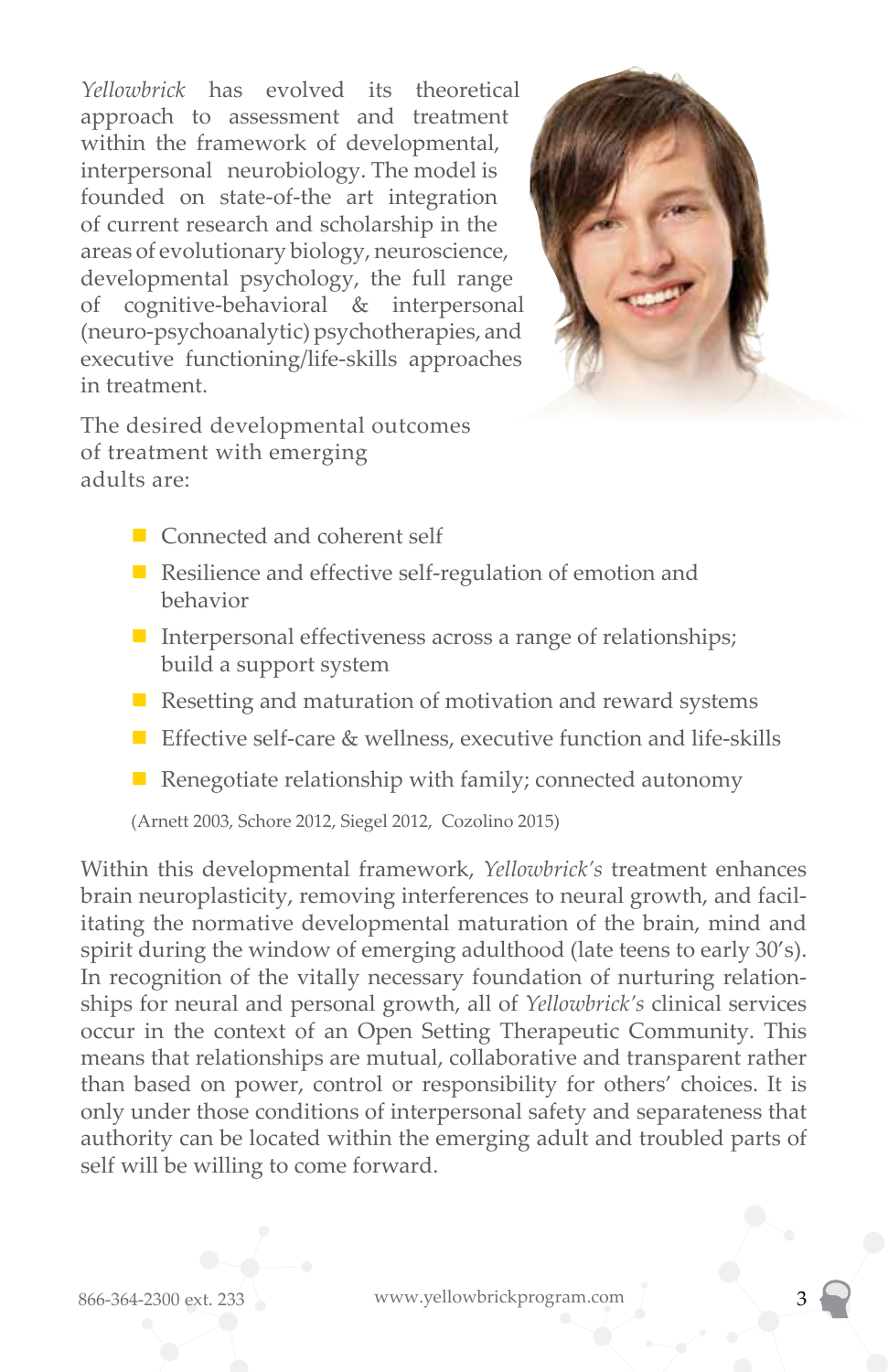*Yellowbrick* clinically operationalizes the power of research based neurobiological principles. Hope, which itself promotes neuroplasticity, is offered through explanation of the concepts of epigenesis and how adolescence through the third decade of life is a window of maturational opportunity due to enhanced neuroplasticity.



Hippocrates understood something crucial about neuroplasticity over two millennia ago;

*"That which is used - develops; that which is not - wastes away".* 

*Yellowbrick* embraces this principle by offering repetitive experiences for learning and practicing of new skills and adaptive patterns in situ while living in the community. *Re*Cognition is *Yellowbrick's* brain

gym utilizing neuropsychologist developed video games for enhancing neural growth in the network centers responsible for attention, concentration, working memory, problem solving, and processing speed. Most importantly, peers & staff as a Community encourage persistence and the taking of supported risks, both of which promote new neural networking.



Donald Hebb in 1948 introduced the principle of;

 *"what fires together wires together"; "any two cells or systems of cells that are repeatedly active at the same time will tend to become 'associated' so that activity in one facilitates activity in the other".* 

This principle creates challenges as patients often have developed associative pathways which maladaptively link

networks. Sexual arousal links with objectification and aggression from repeated viewing of pornography. Vitality and well-being can only be experienced with substances. Power and connection to others becomes associated exclusively with video game prowess. *Yellowbrick* works to undermine these destructive pathways, through sobriety and Exposure and Response Prevention and create new pathways via experiences of attuned connectedness, authentic intimacy and competence.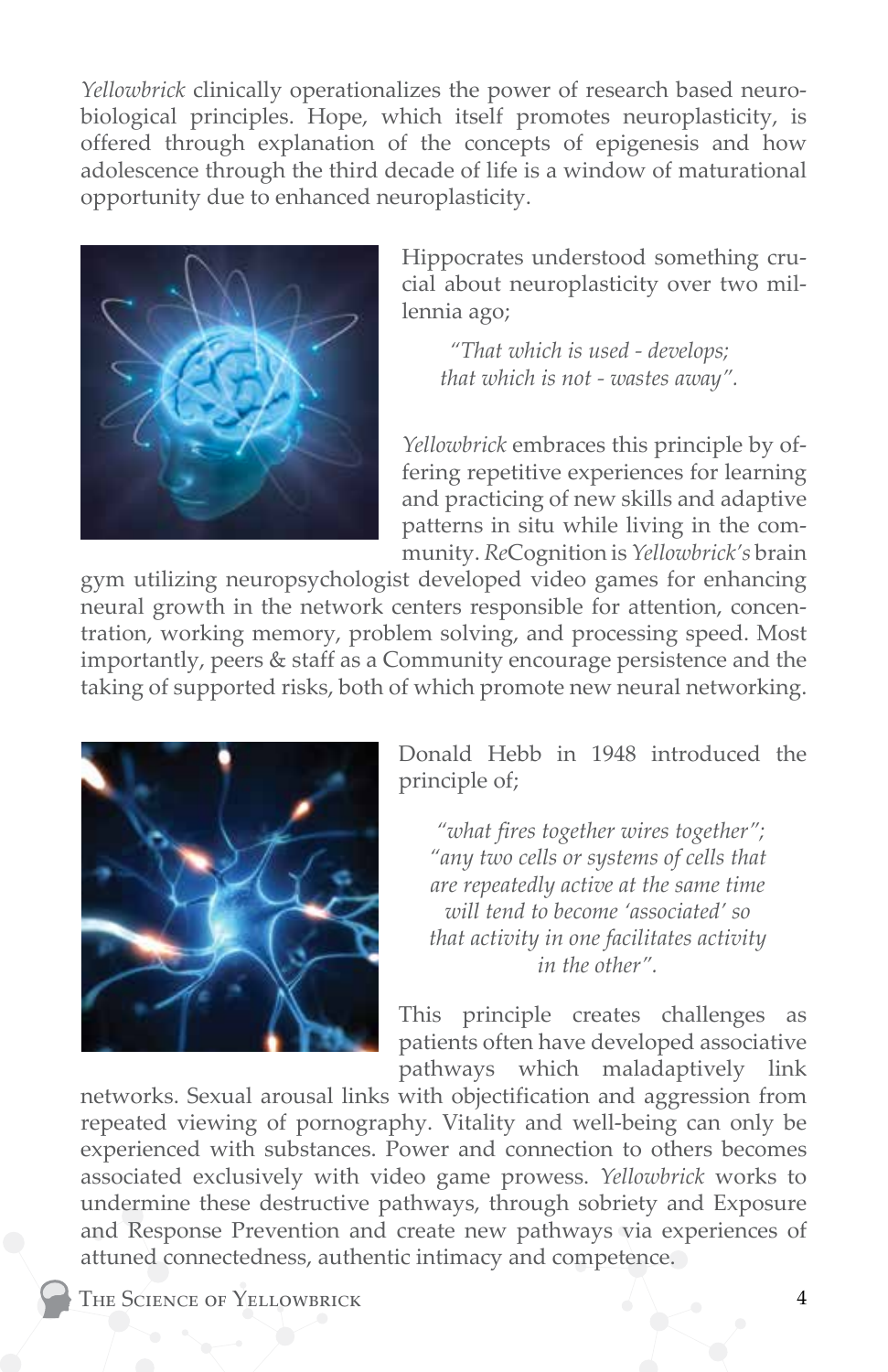**Anterior Cingulate Limbic Lobe at Assessment**



**Anterior Cingulate Limbic Lobe at Discharge**



These illustrations are of a sample patient's Frontal Lobe at the Assessment then again at Discharge, and the Anterior Cingulate Cortex at the Assessment then at Discharge. The red areas indicate severe deregulation; the gray areas are normal.

A fundamental evidence-based premise of *Yellowbrick's* model is that acute and/or complex psychiatric patients live in a state of brain dysregulation which defaults to automatic symptomatic and behavioral systems and thereby negatively reinforce the dysregulation (Biven, 2012; Panksepp, and Solms, 2018). The preponderance of treatment programs attempt to intervene with what are essentially learning and coping skill strategies at a time when the brain is too dysregulated to be fully receptive to these approaches. Medication alone is an insufficient neuromodulation effort in complex conditions because the automatic, default behaviors continue to undermine brain regulation and medication impact is often incomplete and often takes weeks to months to have full effect.

*Yellowbrick's* model initially prioritizes facilitating brain regulation as a precondition for introducing activating emotional learning. For those whom this approach remains insufficient, not just incomplete, a deeper neuro-psychoanalytic psychotherapy approach is required to bring the self-regulating power of the attachment systems further into the process.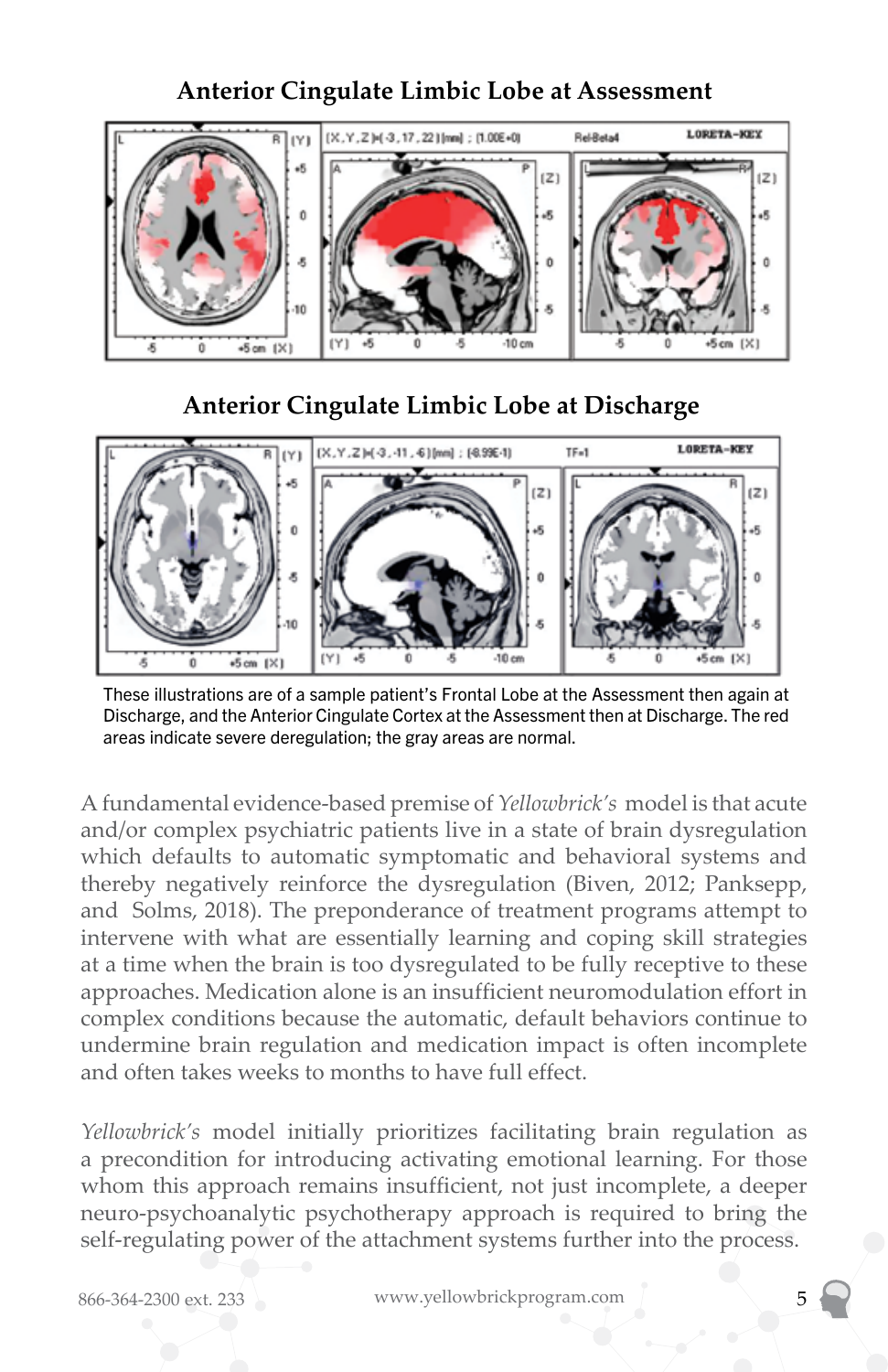# **Proposed Phases of a 6 Month Treatment Plan**

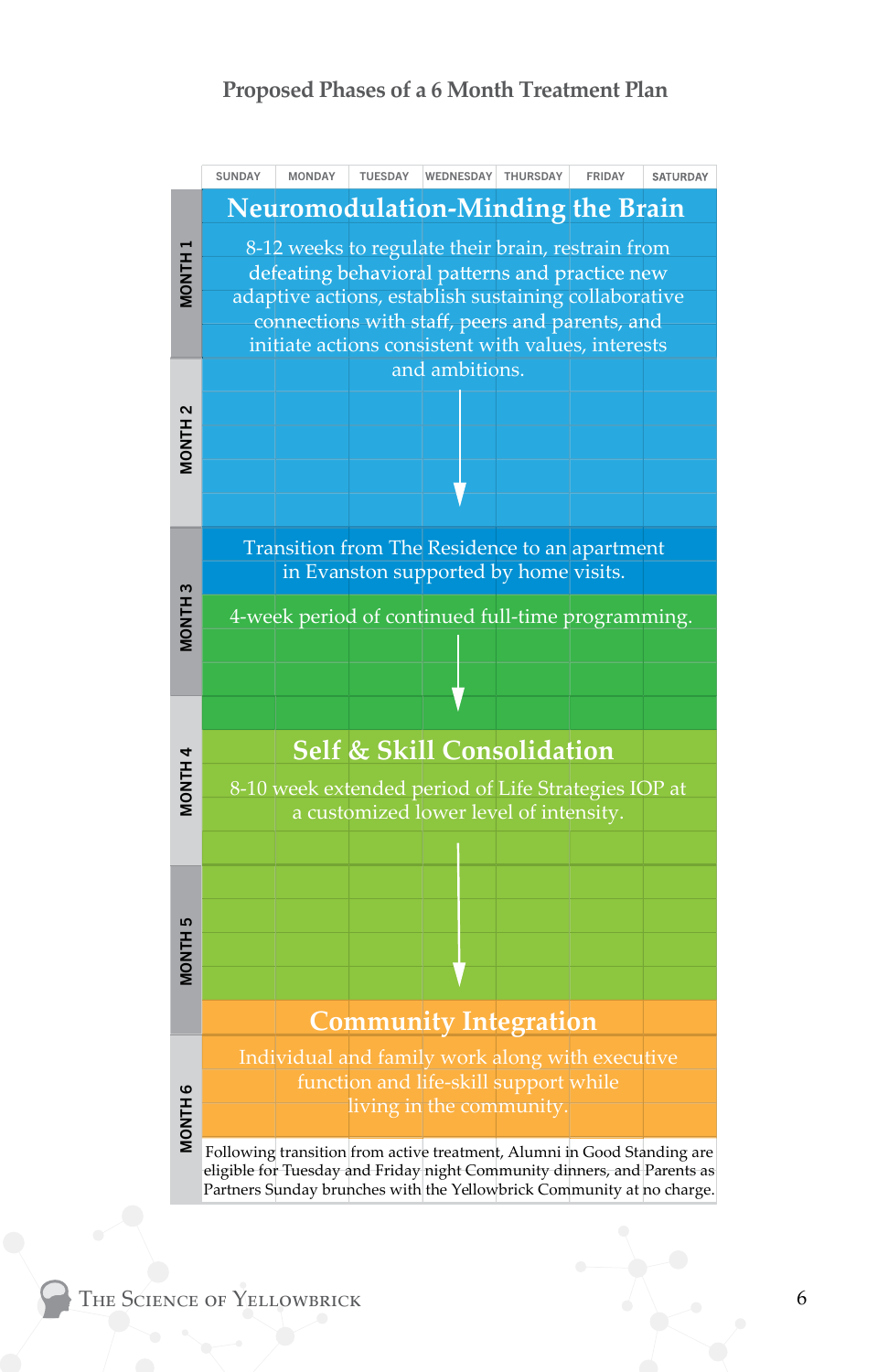*Yellowbrick* appreciates the level of personal and financial commitment required of families to secure world class care and personalized customer service. Treatment at *Yellowbrick* is customized. Individuals whose psychiatric condition has persisted for several years and/or created safety risks and/or a period of incapacity to function within a developmental continuum have better outcomes with a more extended support platform and continued intensive treatment at varying levels of care to sustain an enduring recovery (deMaat, 2009; Shedler, 2010, 2018; Webart, 2012). While there is no minimum or maximum length of stay, *Yellowbrick* has created a flexible 6-month treatment model which has three phases:

- **a.** Neuromodulation-Minding the Brain
- **b.** Self & Skill Consolidation
- **c.** Community Integration

*Yellowbrick's* experience is that most individuals require a minimum of 8-12 weeks to regulate their brain, restrain from defeating behavioral patterns and practice new adaptive actions, establish sustaining collaborative connections with staff, peers and parents, and initiate actions consistent with values, interests and ambitions. *Yellowbrick's* most intensive PHP level of care is therefore organized around a 12-week neuromodulation curriculum. Transition from The Residence to an apartment in Evanston supported by home visits often occurs successfully at the close of the *Neuromodulation Phase* of care.

*Yellowbrick* recommends for most individuals that there be a 4-week period of continued full-time programming following the *Neuromodulation Phase* with a shift to the full Life Strategies program within the *Self & Skill Consolidation Phase*. The next phase of treatment is an individualized 4-8 week extended period of Life Strategies IOP at a customized lower level of intensity. The last 4 week *Community Integration* segment of treatment involves individual and family therapy along with executive function and life-skill support while living in the community. Following transition from active treatment, Alumni in Good Standing are eligible for Tuesday and Friday night Community dinners, and Parents as Partners Sunday brunches with the *Yellowbrick* Community at no charge.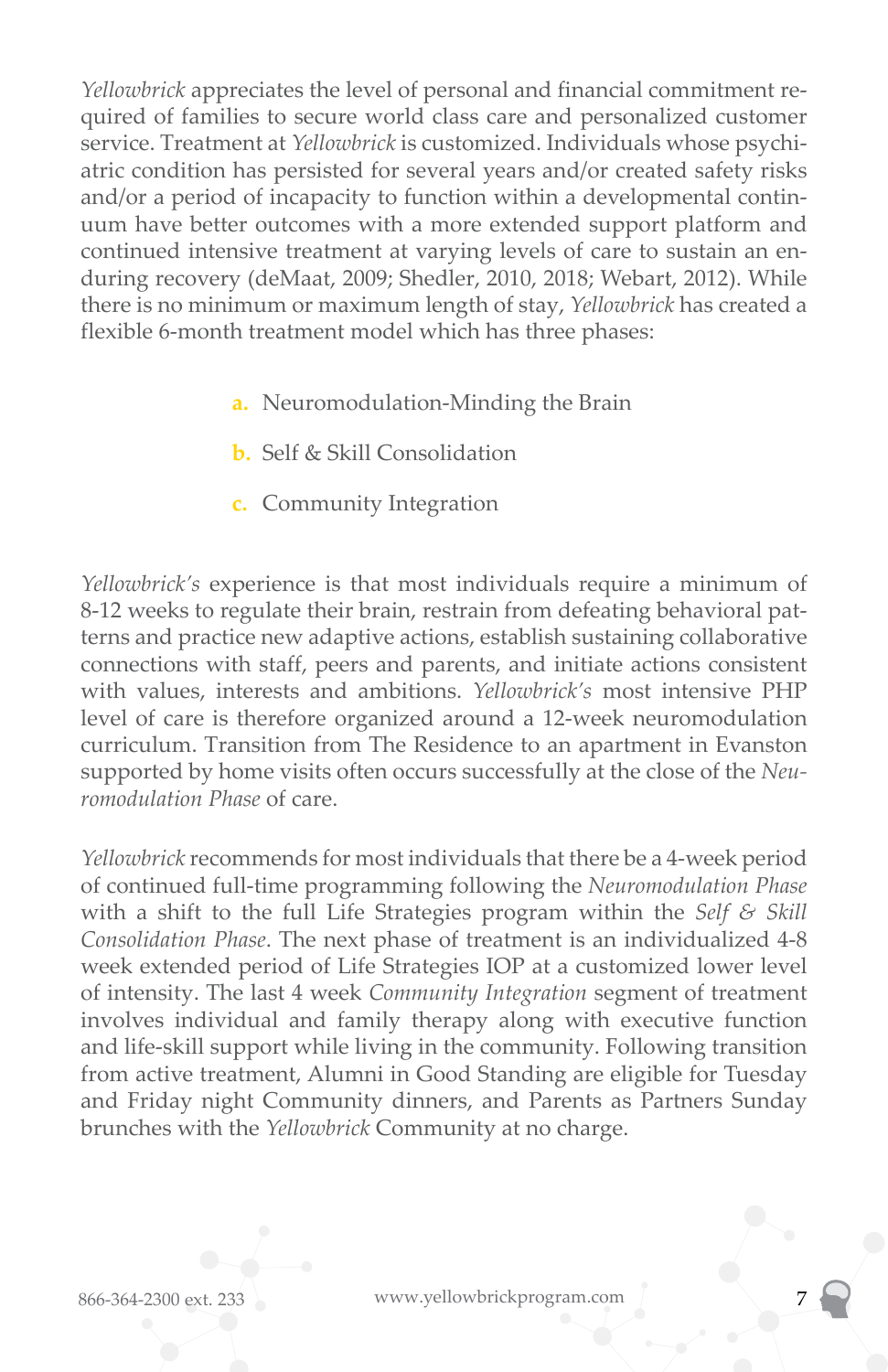

*Yellowbrick's* developmental, interpersonal neurobiological model is designed to calm the threat response (limbic) system, and thereby open receptivity to techniques for increasing cortical governance resulting in new learning and emotional growth. The model also facilitates the natural maturation of those brain systems which are coming "on-line" in the developmental window from age 16 into the young 30's (Giedd, 2012; Schore, 2017; Siegel, 1999). *Yellowbrick's* intensive treatment program targets four dimensions of brain functioning necessary for disrupting maladaptive automatic default systems and behavioral patterns.

#### **1. Resetting the threat response (limbic) system.**

Complex psychiatric conditions, often arising out of cumulative stress or trauma, derail the functioning of the limbic system such that ordinary life creates ongoing anticipation of or actual re-experiencing of threats to physical and emotional safety. Individuals are in continual fight/flight (hyper) mode or have succumbed to a detached, dissociative state (hypo) of being shut down. *Yellowbrick* employs multiple evidence and research-based technologies to address these states of hyper/hypo arousal.

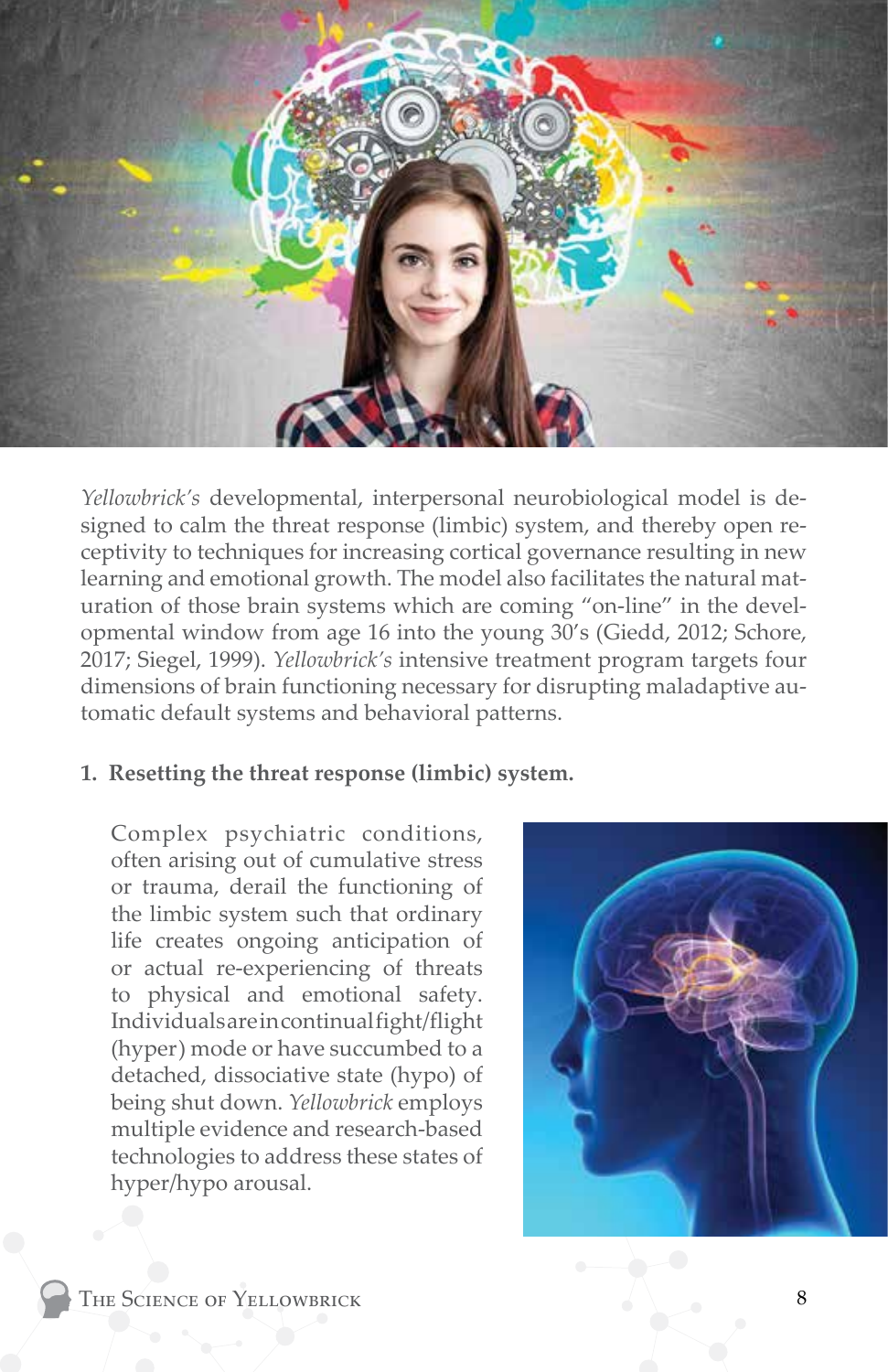These technologies include:

- **a.** Neurofeedback
- **b.** *Deep* Transcranial Magnetic Stimulation (Brainsway)
- **c.** Direct Transcranial Stimulation (Alpha-Stim)
- **d.** Mindfulness embedded within the *Yellowbrick* culture
- **e.** DBT embedded within the *Yellowbrick* culture
- **f.** Mentalization (Fonagy, 2010) embedded within the *Yellowbrick* culture
- **g.** Somato-sensorimotor psychotherapy (Ogden, 2017) mindbody, drama and movement therapies
- **h.** EMDR
- **i.** Prescriptive exercise
- **j.** Support for sobriety & restraint from compulsive behavior patterns
- **k.** CBT for insomnia

# **2. Increasing Cortical Governance**

*Yellowbrick's* assessment procedures using quantitative EEG and cognitive testing (CANTAB) dramatically demonstrate the derailing of cortical governance in complex psychiatric conditions. The latest research puts particular emphasis on the role of impaired cognitive functioning leading to poor response to treatment with subsequent chronicity and disability. *Yellowbrick*  employs multiple evidence and research-based technologies to support the return of cognitive functioning while also not reactivating traumatic experiences early in the treatment. These technologies include:

- **a.** *Re*Cognition; a brain gym using video games that target core cognitive functions such as attention, working memory, planning, problem solving and processing speed
- **b.** Neurofeedback protocols prescribed by national expert
- **c.** *Deep* Transcranial Magnetic Stimulation (Brainsway)
- **d.** Sleep hygiene (CBTI)
- **e.** Nutritional planning
- **f.** Dialectical Behavioral Therapy (DBT)
- **g.** Acceptance and Commitment Therapy (ACT)

866-364-2300 ext. 233 www.yellowbrickprogram.com 9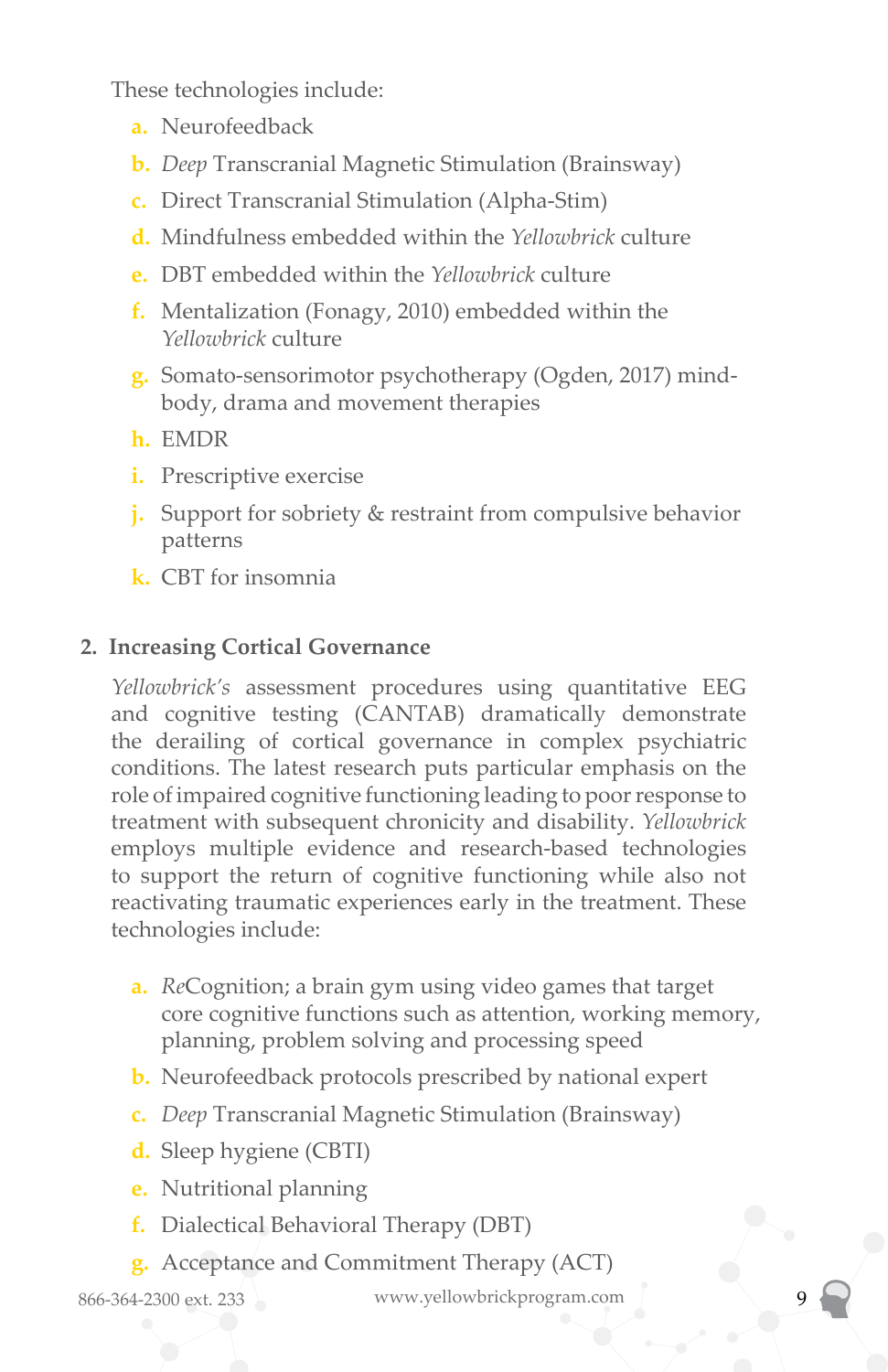- **h.** Cognitive Behavior Therapy (CBT)
- **i.** Education about the brain in health and illness
- **j.** Reintegration into college, work or community service while in treatment

# **3. Re-networking the reward/motivation system**

Trauma, repetitive disappointments and frustrations, persistent suffering, and the insidious impact of the maladaptive automatic default compulsive behavior patterns, derail or hijack the healthy reward and decision-making systems. This demoralizes the young person and undermines the natural rewards from daily life satisfactions, or it kidnaps the reward system such that only highly overstimulating, novel pursuits like substance abuse bring any sense of vitality and relief of well-being (Bloom 2013). Having discussed this issue with multiple international clinicianscholars (Ginot, 2015; Ogden, 2015; Schore, 2019; Solms, 2019; van der Kolk, 2014), this is one of the most difficult challenges in our field; how to transform motivation from dopamine to oxytocin mediation.

For this reason, *Yellowbrick* employs multiple evidence and research-based technologies to restore motivation including:

- **a.** Facilitating experiences of competence (van der Kolk, 2017)
- **b.** Eliciting authenticity over compliance
- **c.** Relationally co-created experiences of joy (Davidson, Ogden, Panksepp)
- **d.** Connection to Community
- **e.** Connection to education, career, community service
- **f.** Spirituality; facilitating a vision for a life that matters
- **g.** Interrupting compulsive behaviors with satisfying alternatives
- **h.** Connecting to and savoring one's physical, sensory experience through mindfulness (Garland, 2013)
- **i.** Nutraceutical supplementation (Bloom, 2013)
- **j.** Relief from depression, anxiety and trauma symptoms
- **k.** Psychotherapy which restores hope through self-integration (Frank, 1973)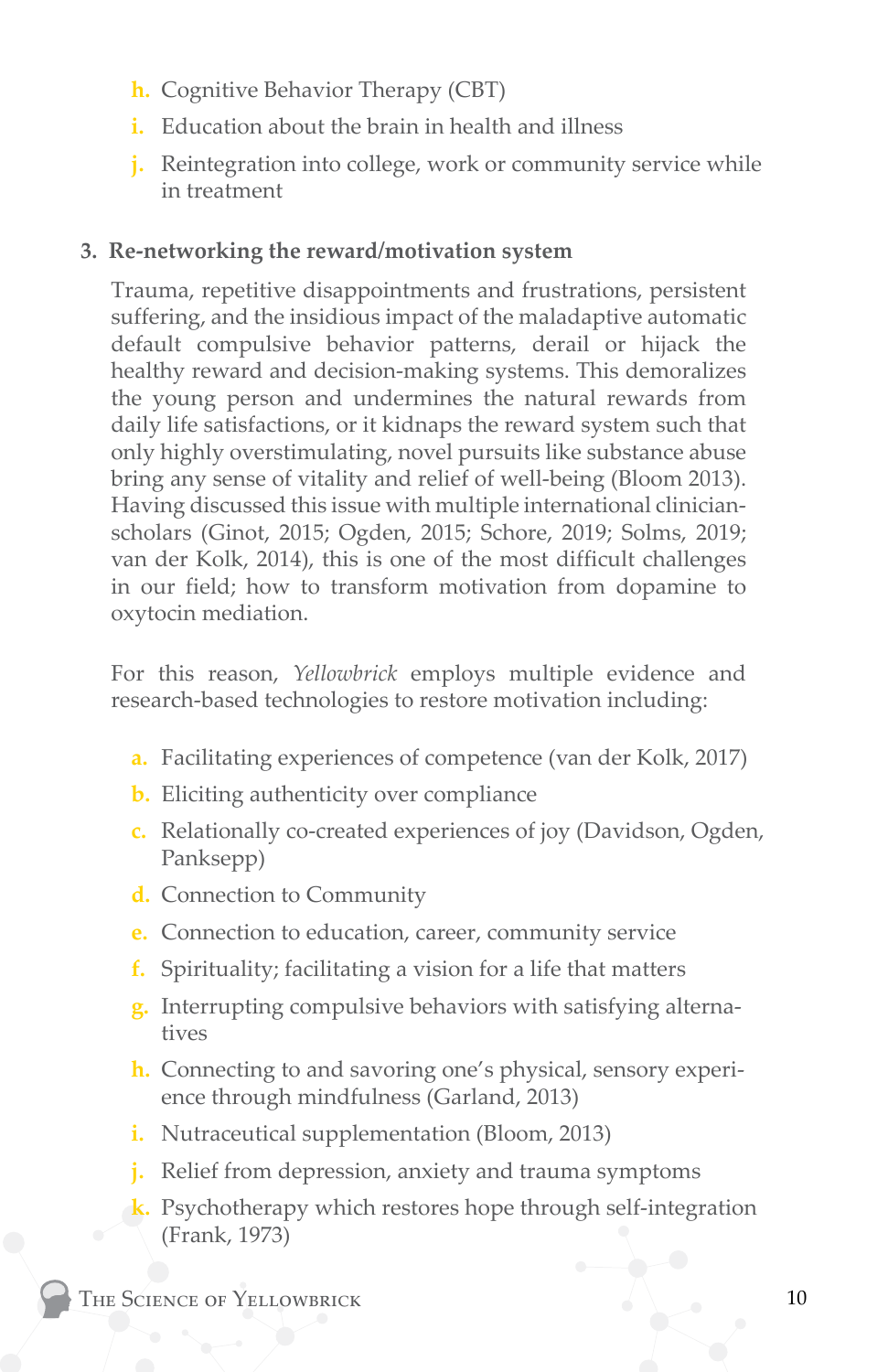**l.** Expert family therapy to promote connected autonomy (i.e., supportive connections with family that facilitate healthy independence and growth)

### **4. Facilitating Secure Attachment**

Since the paradigm changing work of John Bowlby (1993), which was dramatically validated by the Romanian orphan studies, it has been increasingly evident that all human growth and development requires secure, safe and nourishing attachments. It has now been replicated by neuroimaging studies demonstrating that effective psychotherapy enhances neuroplasticity. Neuroplasticity is the molecular engine for creating new synapses which are the structural architecture of learning, healing and growth. In addition to cortical governance, attachments are the fundamental vehicle for effectively addressing emotional distress.

For the less troubled among us who seek mental health care, supportive and cognitive psychotherapy approaches activate latent potentials for secure attachment which had been suppressed during times of significant stress. In contrast, complex psychiatric conditions are embedded within persons whose attachment patterns and development have been arrested, derailed and distorted by trauma, illness, chronicity, the resultant distortion of family and community support systems, and the malignant consequences to one's personhood from persistently living in terror, helpless despair or pain. For these individuals, relationships become threats or at best barely useable for the emotional nutrients of emotional healing and growth. Tragically, relationships often become weapons of re-traumatization.

*Yellowbrick's* experience is that for those individuals who have experienced a significant psychiatric occurrence (ex: singular trauma, onset of psychosis, major depression or mania, suicide attempt, etc.) but whose self-development has achieved some degree of secure attachment, transition to office outpatient care with enduring outcome and functioning can be achieved within the 8-12 week curriculum of care of *Yellowbrick's*  Neuromodulation Intensive Treatment Program. For those with complex psychiatric disorders and severe personality disorders who need a more in-depth neuro-psychoanalytic psychotherapy approach (Cozolino, 2017; Ginot, 2015; Schore, 2012), length of stay in the most intensive levels of care averages 3-4 months and optimally extends at lower levels of care for another 4-8 months.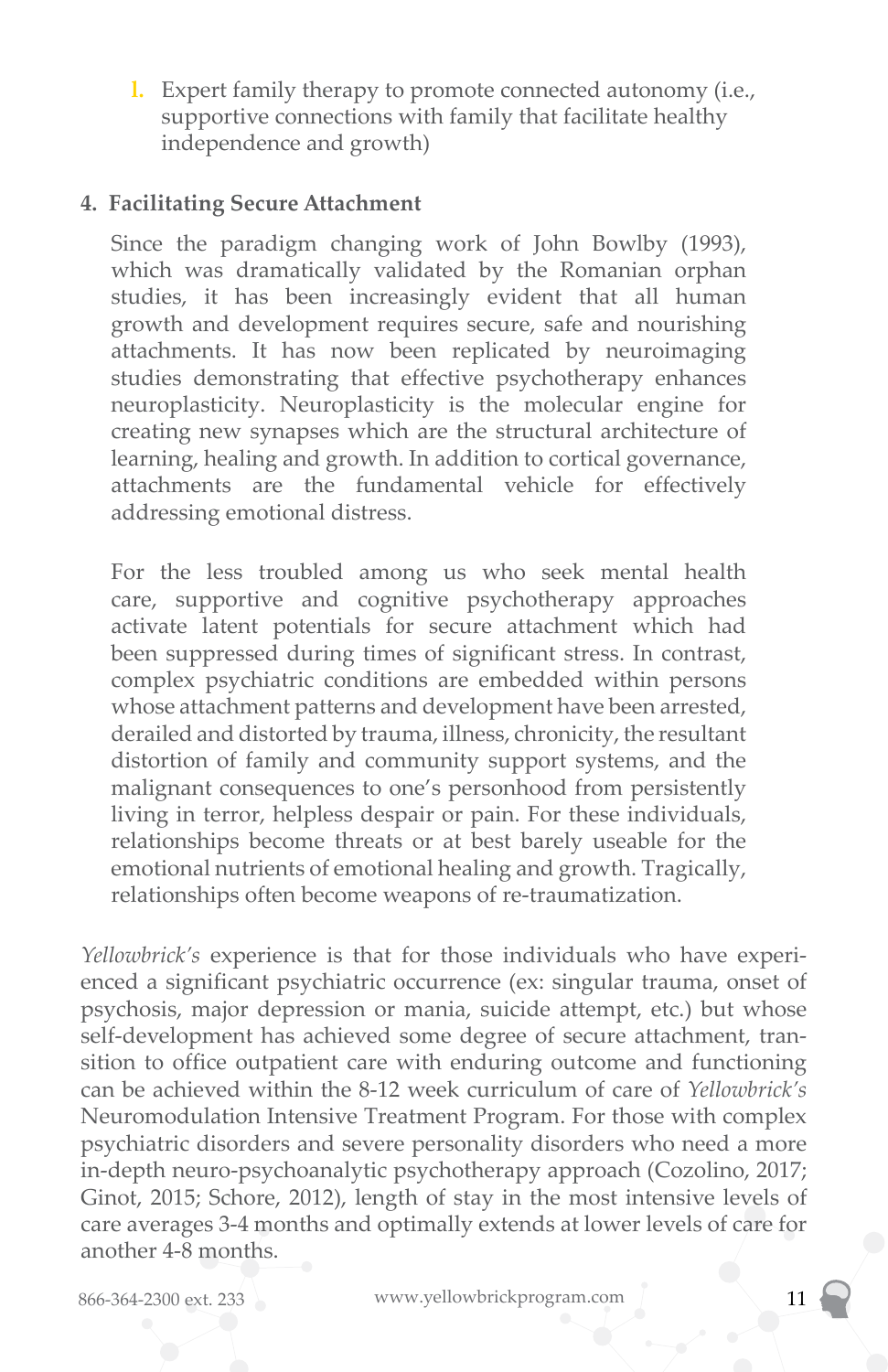*Yellowbrick's* Open Therapeutic Community model (Muller, 2006) is the optimal platform for both supportive and in-depth psychotherapy. In contrast to traditional settings which operate on the basis of authority, power and subtle iatrogenic coercion, the Open Setting emphasizes transparency and collaborative relationships as the basis for safety and individual responsibility. This allows the deeper parts of the troubled self to come forward rather than hide in the face of others' power. *Yellowbrick* has 14 years of outcome data demonstrating the value of this model (L. Viner, 2019*)*.

*Yellowbrick's* services are offered to enable customization of level of care spanning residential to home health visits. Transitions best derive collaboratively within Family Rounds strategic planning meetings involving emerging adult, parents, professional ptaff and the Medical Director. Patients are followed by the same care team throughout their treatment regardless of level of care.

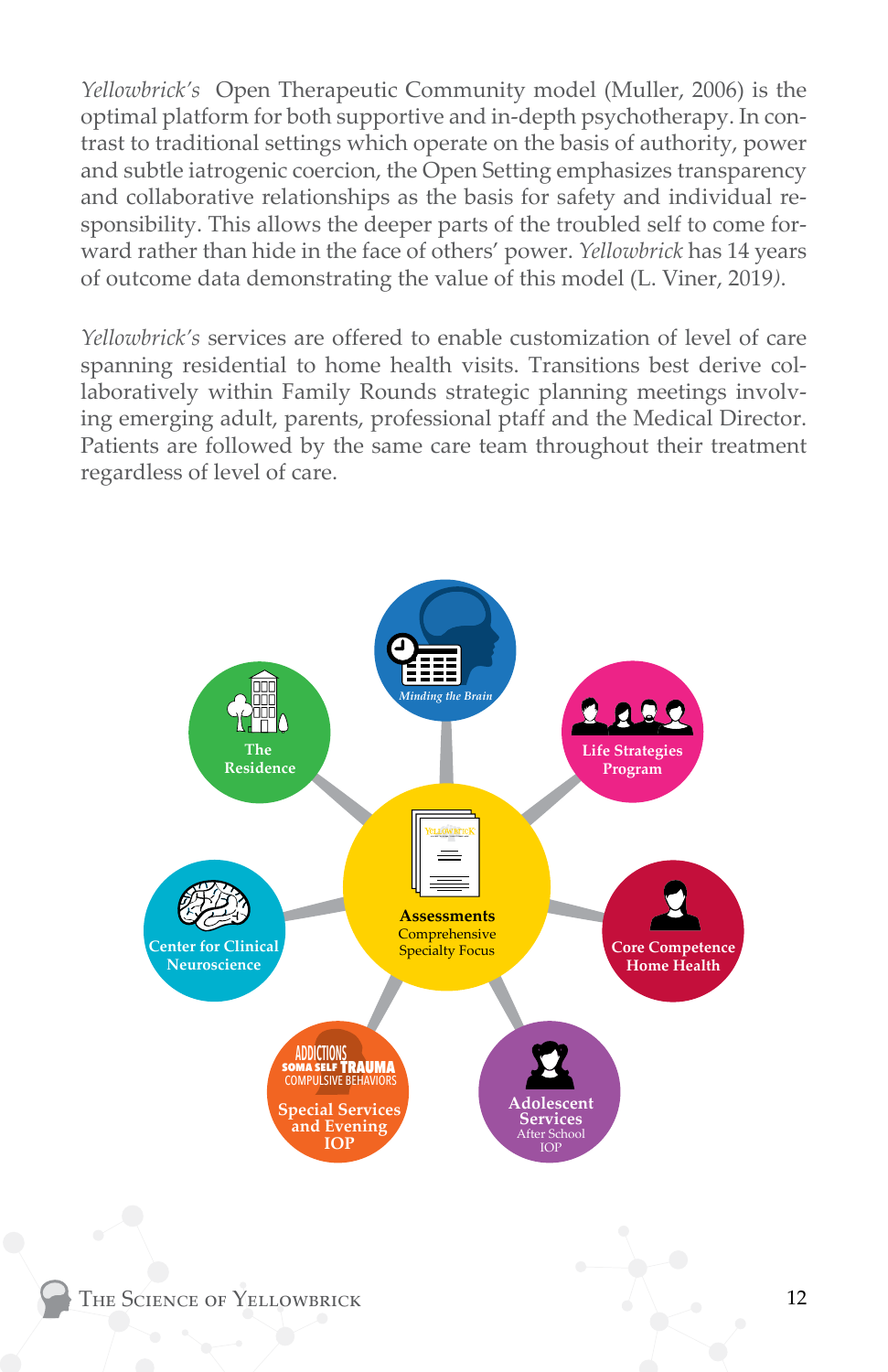

**The Assessment Center:** 3-day comprehensive or within the first several weeks following admission.



**The Residence:** 24-hour care living in a supported apartment building owned and staffed by *Yellowbrick* while attending a Partial Hospitalization level of care at The Consultation & Treatment Center. The Residence also functions as a Community Center for all patients within all programs.



**Minding the Brain:** a six-hour/day PHP group program organized to restore neuro-regulation and associated command of behavioral impulsivity and symptoms. As described above this 8-12-week Partial Hospitalization program emphasizes Resetting the threat response and reward systems while beginning to establish new areas of emotional and instrumental competence. C



**Life Strategies Program (LSP):** A six-hour PHP group program organized to address the specific developmental challenges of emerging adulthood. Embedded within LSP are the neuromodulation principles of mindfulness, mentalization, DBT/ACT/CBT self-regulation skills, sensorimotor embodiment in tandem with direct neuromodulation technologies being offered within the Center for Clinical Neuroscience. LSP can be accessed at either a Partial Hospitalization or IOP level of care. Individual psychotherapy occurs 3x/week.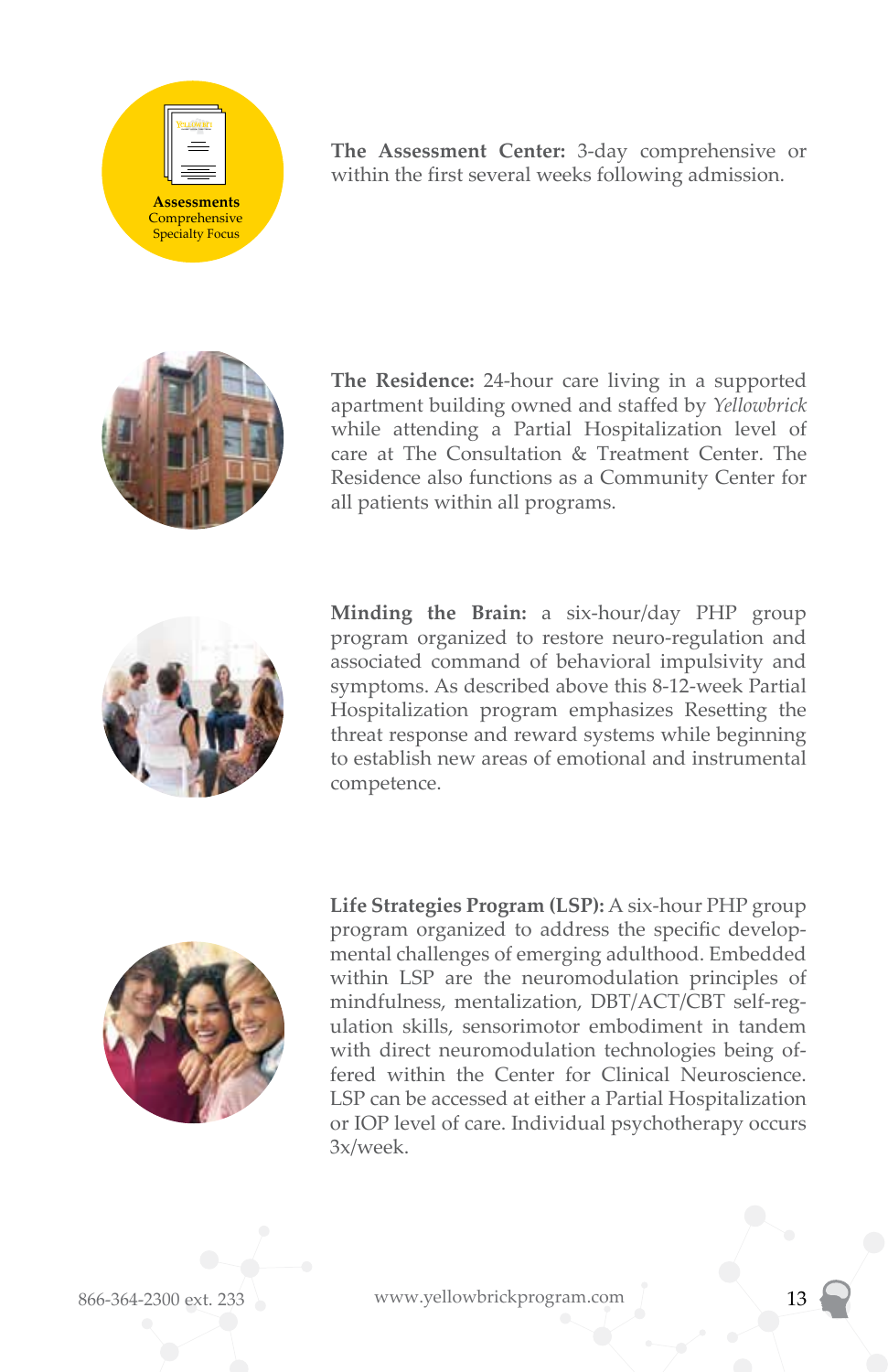

**Special Services and Evening IOP:** Separate 3 1/2 hour specialty IOP Programs for adolescents, trauma recovery, addictions, eating disorders along with conditions presenting a troubled relationship between the body and self-experience (Soma-Self IOP).



**Center for Clinical Neuroscience (CCN)** provides collaborative and genomically informed psychopharmacology, *deep*TMS, neurofeedback, and DTCS. All patients in all programs receive CCN services. CCN technologies are also available as a standalone intervention for patients not in other *Yellowbrick* programs.



**Core Competence Home Health** provides home visitation, cognitive enhancement, occupational therapy, executive function and life skills training, education & career counseling, nutritional counseling, activity and exercise prescription, wellness education and is available for emerging adults receiving Partial Hosptalization or IOP sevices.



**Adolescent Services** focuses on emotional and behavioral regulation, identity formation and promoting individual and family resilience.

*Yellowbrick* hopes this description of our model and services can support trust and confidence in consideration of joining *Yellowbrick* in a partnership extending to the emerging adult, family, and the professional community. For those already working within *Yellowbrick*, it is our hope this description enhances your understanding and willingness to make full use of our model.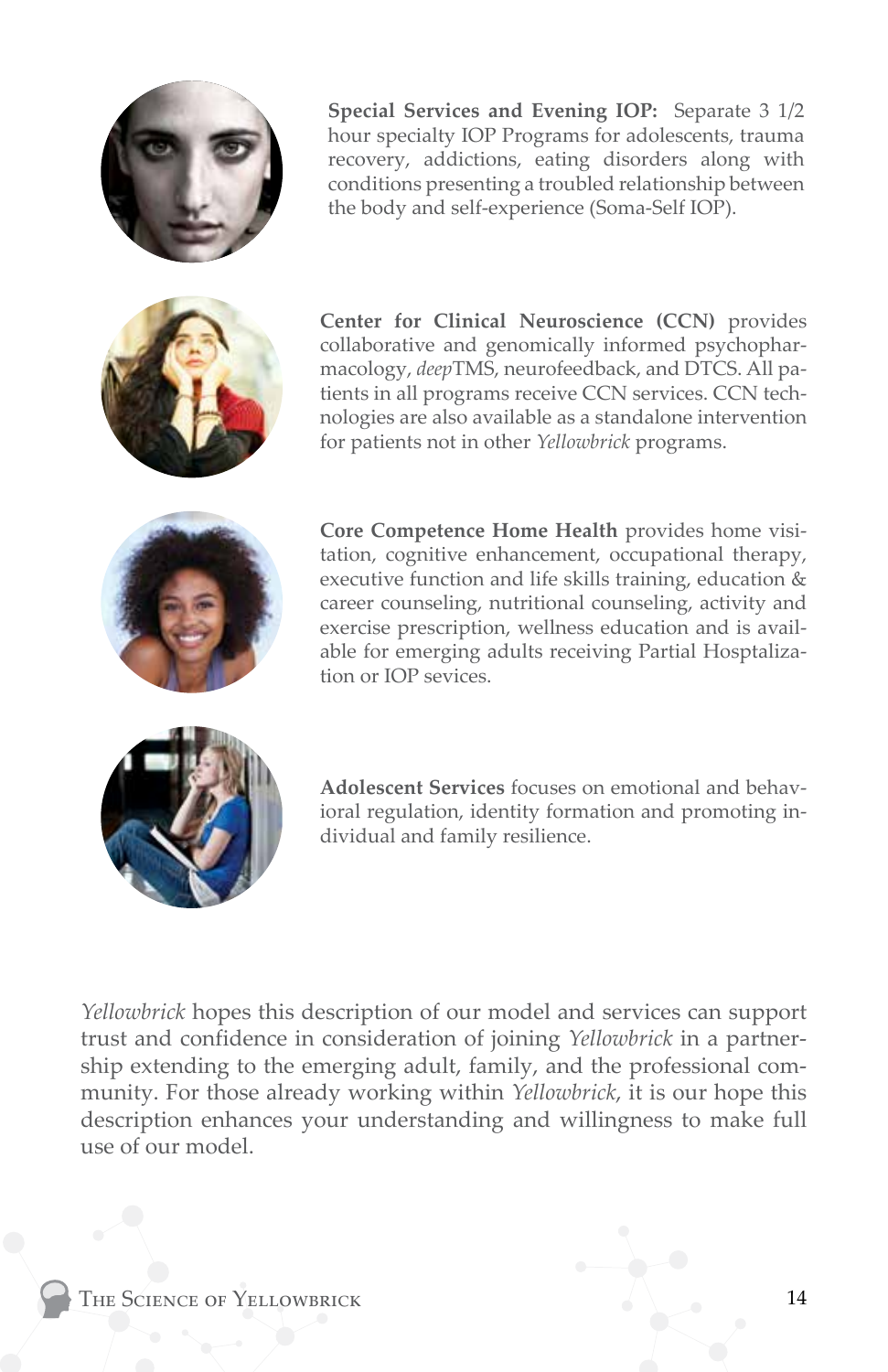

Specialized Assessment & Treatment for Adolescents, Emerging Young Adults and their Families

Yellowbrick's mission is to serve as the national leader in psychiatric healthcare for adolescents, emerging young adults and their families. Yellowbrick provides integrated, intensive outpatient treatments based on the frontiers of neuroscience, psychotherapy, life skills and wellness research and practice. Yellowbrick's naturalistic, real-time, sober, open therapeutic community model offers an immersion in expert, collaborative, healing relationships.

*"Yellowbrick is an internationally unique treatment center integrating interdisciplinary research with expert clinical experience into a transformative, coherent treatment model."*

> - Allan Schore, PhD UCLA Medical School & Editor, Norton Series of Interpersonal Neurobiology

*"Yellowbrick is a unique paradigm-changing model that creates a powerful opportunity for the diagnostically elusive and difficult to treat young adult."*

> - Prudence Gourgeschon, MD, Past President, American Psychoanalytic Assn.

> > *"Yellowbrick defines the cutting edge"*

- Robert Ruiz, MD, MPH; Chief Flight Surgeon, FAA Midwest